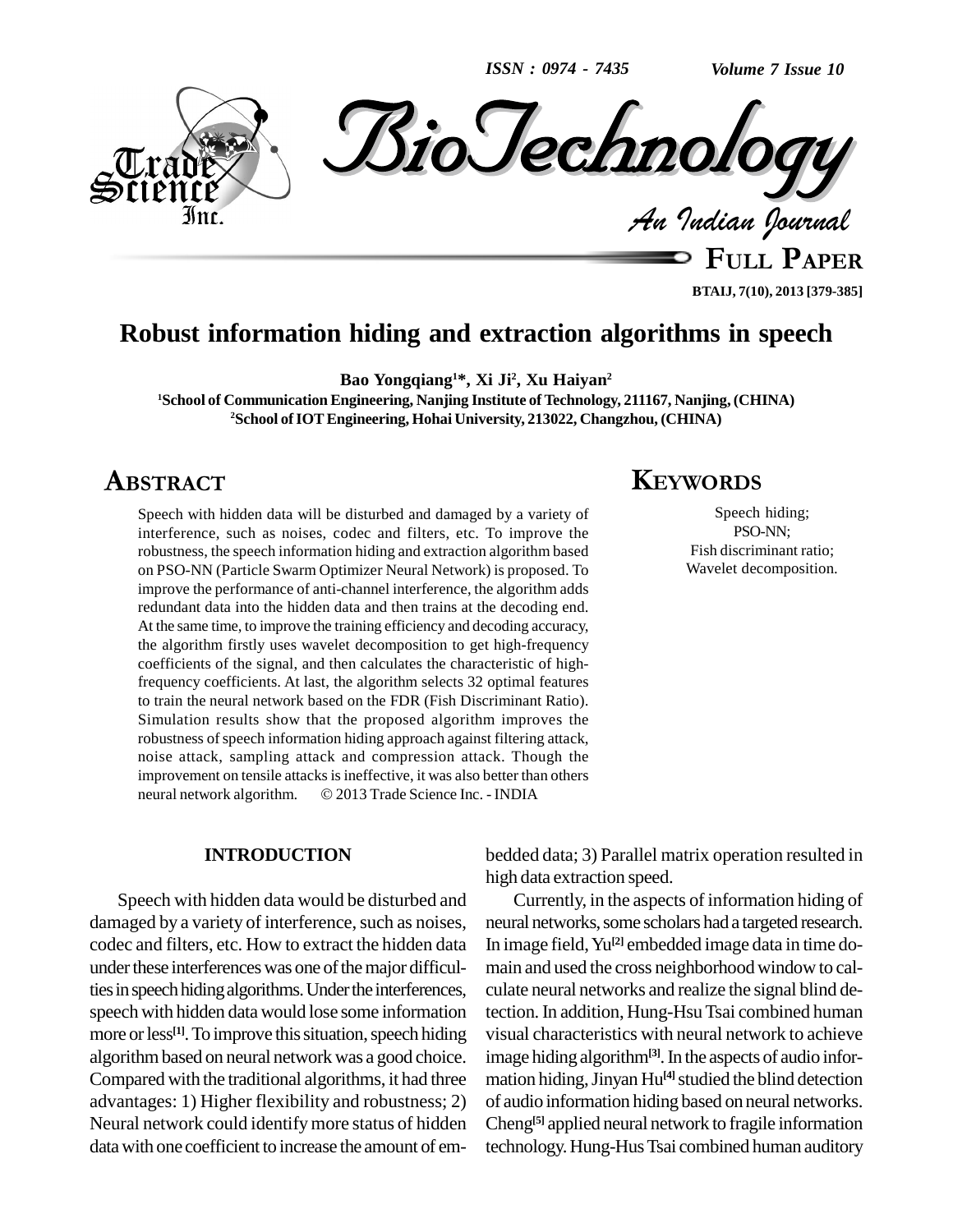# **PAPER**

characteristics with neural network to improve anti-aggressive, and then maintained the naturalness of speech with embedded hidden data **[6,7]**.

To improve the performance of anti-channel interference, an information hiding and extraction algorithm based on PSO-NN was proposed. The algorithm added redundant data into the hidden data and then trained at the decoding side. At the same time, to improve the trainingefficiencyanddecodingaccuracy,the algorithm used wavelet decomposition to get high-frequencyco efficients of signal, and then calculated the characteristic of high-frequency coefficients. At last, the algorithm selected 32 optimal features based on FDR to train the neural network.Comparative experiments of decoding in different neural networks showed that the proposed algorithmhadstronganti-interference performance and high decoding rate.

## **MODELOFSPEECH INFORMATION HIDINGAND EXTRACTION BASED ON NN**

Other than traditional coefficient quantization methods, blind information hiding algorithm based on neural work theory used learning samples to train neural net-<br>wised into  $N + M$  segments and each segment was works, and then extracted data fromtrained networks to realize blind detection algorithm. Therefore, to use neural networks to realize blind detection, while real data was embedded, some training samples was also embedded to ensure that the receiver could build a neural network to extract useful information. PSO**[8]** was an evolutionary computation technique based on swarm intelligence proposed in recent years.Compared with other evolutionary algorithms, PSO had simple, easy implement and stronger global optimization capacity.

sions in the rightle was to make two-dimensional image<br>into one-dimension one, thus they could be embedded that the  $A$ <sup>*Antinuo calge of data to the same databadata. Trom practicality, data hiding generally took section as a unit, which</sup>* In the data embedded model based on neural net works, sample data generally had the same properties as embedded ones. e.g., image and text data were pro cessed in the same way.The purpose to reduce dimen sions in the figure was to make two-dimensional image into audio data. Regularization was to adjust the dynamic range of data to the same audio data. Frompracmeant that each section would embed one bit or a set of data.

The data extraction process was generally the re-



verse process of embedding.The entire extraction pro cess could be divided into 5 steps: subsection, matrix generation, neural network training, data extraction and judgment, embedded data recovery. Throughout the process, neural network training and data extraction and judgment were much more important, which determined the algorithm efficiency directly. And the most critical contents involved were neutral network selection, parameter settings and selection criteria and implementation strategies of the threshold.

#### **Embedding algorithmof binary image**

The image used in this algorithm was binary image. To simulate binary image and train neural network, pixelswere constructed and two-dimensional image were reduced dimension and normalized.And then the bi naryimage was embedded into audio information.

Firstly, supposed that there were M pixels in the image, the two-dimensional image was reduced dimension and normalized to become a one-dimensional sequence with length of M. Then the pixels were con structed normalized.The constructed pixels and image sequence merged into one dimensional image were called data merging. Finally, the audio signal was de sequence merged into one dimensional image were<br>called data merging. Finally, the audio signal was de-<br>vised into  $N + M$  segments and each segment was embedded into one element of the merged sequence until all the data were embedded. The diagram of the image data embedding were shown as Figure 1.

#### **(1) Pixels construction**

Supposed the constructed pixel was  $\{p(i)\}\$ , and the value of  $p(i)$  was 0 or 1. Then construct PN sequence with length of N, which would be used for synchronization.

#### **(2) Dimension reduction of binary image**

Supposed the binary image {*wm*} was a two-di mension matrix of  $m \times m$ . It would become a one-dimensional sequence by dimension reduction. Supposed that the one-dimension sequence after dimension re duction was  $\{wm'\}$ , the specific method was:<br>*wm'*(*m*(*i* - 1) + *j*) = *wm*(*i*, *j*) 1 ≤ i,j ≤ m (1)

$$
wm'(m(i-1) + j) = w m(i, j) \quad 1 \le i, j \le m
$$
 (1)

# **(3) Normalization**

Here, the non-binary image was mainly processed, such as Q-level gray-scale image. The Q-level gray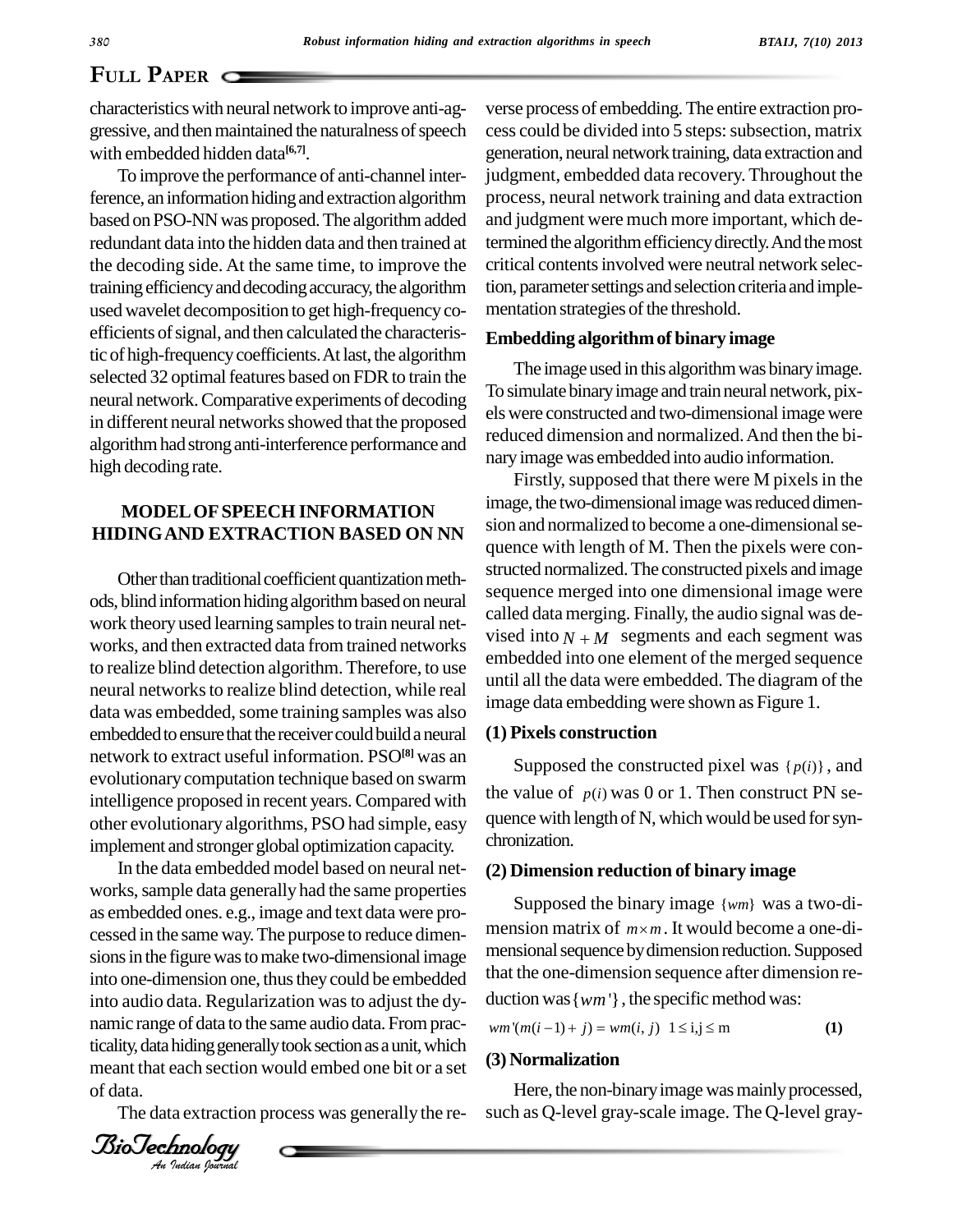scale image had Q grey levels, so the values were between 0 and  $Q-1$ . If the pixel values were directly embedded into the audio, it would cause two problems: 1) The range of audio was  $[-1,1]$ , so the pixel values of image were higher than magnitude value of audio; 2) The embedding algorithm was additive, and the pixel values were positive. If continued adding, the whole electrical level of audio would rise and influence the audio embedded with the image. So it needed to nor malize the pixels embedded.





Constructed pixel  $\{p\}$  and the image after dimension reduction  ${q}$  were merged into a one dimension sequence  $\{r\}$ . Supposed the sequence after normalization was {*r*'}, and the specific method was:<br>  $r'(i) = [r(i) - (Q/2)]/(Q/2) \quad 1 \le i \le N + m^2$  (2)

$$
r'(i) = [r(i) - (Q/2)]/(Q/2) \quad 1 \le i \le N + m^2
$$
 (2)

## **(4)Embedding of binary image**

Considered the time of calculation, the image information was embedded into audio signal in the time do main. Divided the signal S into  $N + m^2$  segment, and supposed the length of each section was Land the ith section was  $s_i$ .

Encoder was used to add the watermark information  $p'(i)$  to the speech signal  $s_i$ . The processed signal was  $s_i$  and its mathematical expression was:<br>  $s_i = s_i + p_i f(s_i, k, \lambda) = s_i + p_i k_i, i = 1, ..., (L \times T)$ 

$$
s_i = s_i + p_j f(s_i, k, \lambda) = s_i + p_j k_i, i = 1, ..., (L \times T)
$$
  

$$
j = 1, ..., L
$$

Here,  $j = 1,..., L$ <br> $p_j \in \pm 1$   $j = 1,..., L$  represented the embedded hid- $\det$  den data. Compared with unipolar encoding, dual-polarization encoding had higher efficiency at the encoder end. L represented the length of watermark. Water mark data could be inserted repeatedly if necessary, and T represented the period of insertion. K was the generated key and was not relevant to the signal S.  $f(s_i, k, \lambda)$  was a nonlinear function of generated key sequence  $k_i$ , and  $\lambda$  was used to control the parameters of embedded watermark energy. Here,  $p_j k_i$  represented the embedded watermark signal.

#### **Extraction algorithmof binary image**

The audio embedded image would be divided into N+M sections, assuming the length of each section was L. Take the first N sections as the training se quence, and then calculate each section to get 74 features for network training. Select 32 most effective features based on dimension reduction algorithm as network training features. Then begin to train the net work, take features of the train sequence as an input and constructed pixels as desired output. After the training, the network could be used to extract image. Then the  $74$  features of the rest M audio sections were taken asinput vector of neural network.After a series processing of threshold judgment and dimension rising, the image data could be restored from the output of neural network. The principle of image data extraction was showed in Figure 2.

into training sequence and extraction sequence firstly.<br>Secondly, the training sequence was used to train the restored from the audio information embedded binary For the process of binary image extraction, the audio information embedded binary image was divided Secondly, the training sequence was used to train the neural network.And finally the binaryimage could be image after a series processing of threshold judgment, restoring and dimension rising.

The problem of speech information hiding was usu-

*Indian Journal*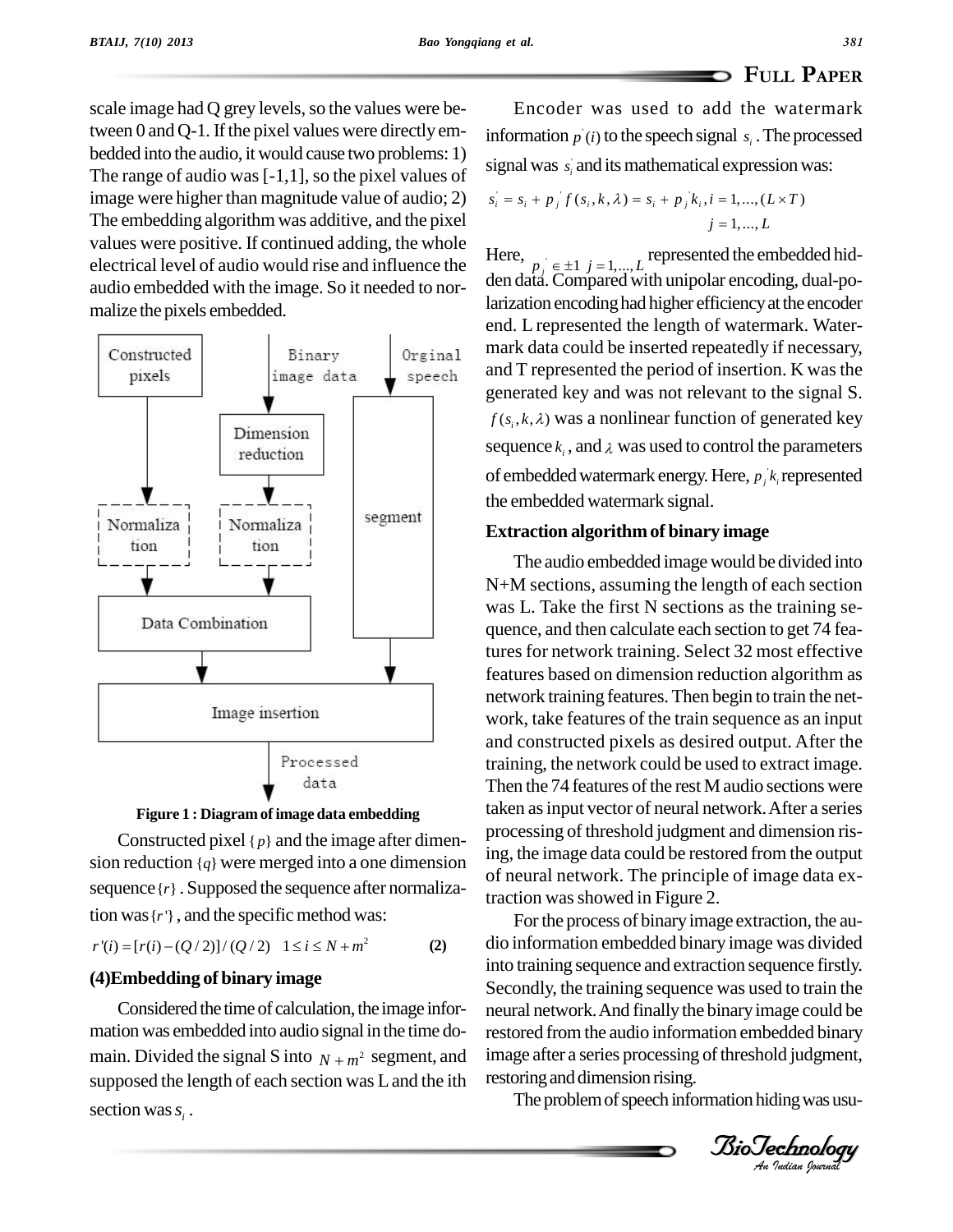# **PLILL PAPER** C

ally the problem of hypothesis testing. Two hypotheses  $H_0$ ,  $H_1$  and the sub-hypothesis of  $H_1$  could be defined as:

- $H_0$ : : Hidden data did not exist in the voice
- : Hidden data existed in the voice
- $H_1 :$ <br> $H_{12} :$ Hidden data was  $+1$
- $H_{1b}^-$ : Hidden data was-1

Detection and extraction of hidden data could be achieved at the same time via neural network.



**Figure 2 : Diagram of image data extraction**

#### **(1) Feature extraction**

After wavelet transform, 74 statistic features of the segmented speech were extracted as training features<sup>[9]</sup>. The reason of wavelet decomposion used to extract high-frequency coefficients were: Firstly, on the judgment of whether watermark existed or not, wavelet decomposion had much higher efficiency than using voice sequence directly.After wavelet processing, the char acteristic distribution of high frequencywavelet coeffi cients was easy fordata classification. Secondly, con sidering the perceptual characteristics of the human ear, most of the watermark information was high-frequency information, so the detail coefficients could be extracted as useful sequence.

# BioTechnologyBioTechnology**(2) Feature dimension reduction**

to reduce the dimension. Characteristic analysis method the win *I*omension. CDR obtained<br>*Is features<sup>[10]</sup>*<br>*Inology<br>Indian Iournal* Limited by the size of training samples, the dimension of feature space could not be too high and needed based on FDR obtained good results on the research  $\frac{dE}{d\Omega}$ of HIV virus features<sup>[10]</sup> and fear emotion features<sup>[11]</sup>.  $\frac{41}{11}$ FDR was defined as:

$$
FDA = \sum_{i}^{M} \sum_{j \neq i}^{M} \frac{(\mu_i - \mu_j)^2}{\sigma_i^2 + \sigma_j^2}
$$
 (3)

Where in, M was the number of categories, i, j were Where in, M was the number of categories, i, j were<br>the category number,  $\mu$  was the categories center (that Where in, M was the number of categories, i, j were<br>the category number,  $\mu$  was the categories center (that<br>is, the feature vectors of categories), and  $\sigma^2$  was the is, the feature vectors of categories), and  $\sigma^2$  was the variance of corresponding sample. Sort the calculated FDR values and then select the top 32 features.

#### **(3) Neural network training**

Generate a constructed pixel  $\{p\}$  with the embedded image algorithm, input the train matrix into neural network and then get the desired output {p}. Stop the ded image algorithm, input the train matrix into neural<br>network and then get the desired output  $\{p\}$ . Stop the<br>training process when the error was less than  $\delta$ .

#### **(4) Binary image extraction**

When the neural networks completed the training process, the matrix could be used to extract image.In put the extract matrix into the trained neural network to get the output.

#### **(5)Threshold judgment**

Implement the threshold judgment of to generate a new sequence $\{y'\}.$ 

| $y'(i) = 0,$  | $v(i) < -0.3$  |     |
|---------------|----------------|-----|
| $y'(i) = +1,$ | $y(i) \ge 0.3$ | (4) |
| No watermark, | y(i)  < 0.3    |     |

#### **(6)Image conversion**

Revert to the binary image, the matrix representation was  $Y_{\text{max}}$ .

$$
Y(i, j) = y'(m(i-1) + j)
$$
 (5)

#### **EXPERIMENTAND SIMULATION**

The data, which included 65 male, 60 female voices of the 10 paragraphs Chinese Corpus, used in this experiment came from the language lab with ITU stan dard.The audio segment used in the paper was a piece of female voice with the content of "My laughter made the house lively, and my joy fulfilled every room, even the winter was swept out of the door. I danced, jumped the house lively, and my joy fulfilled every room, even<br>the winter was swept out of the door. I danced, jumped<br>and embraced everyone.'' The sampling frequency was 11.025 KHz, the sampling depth was 16 bits and the duration was 14 seconds.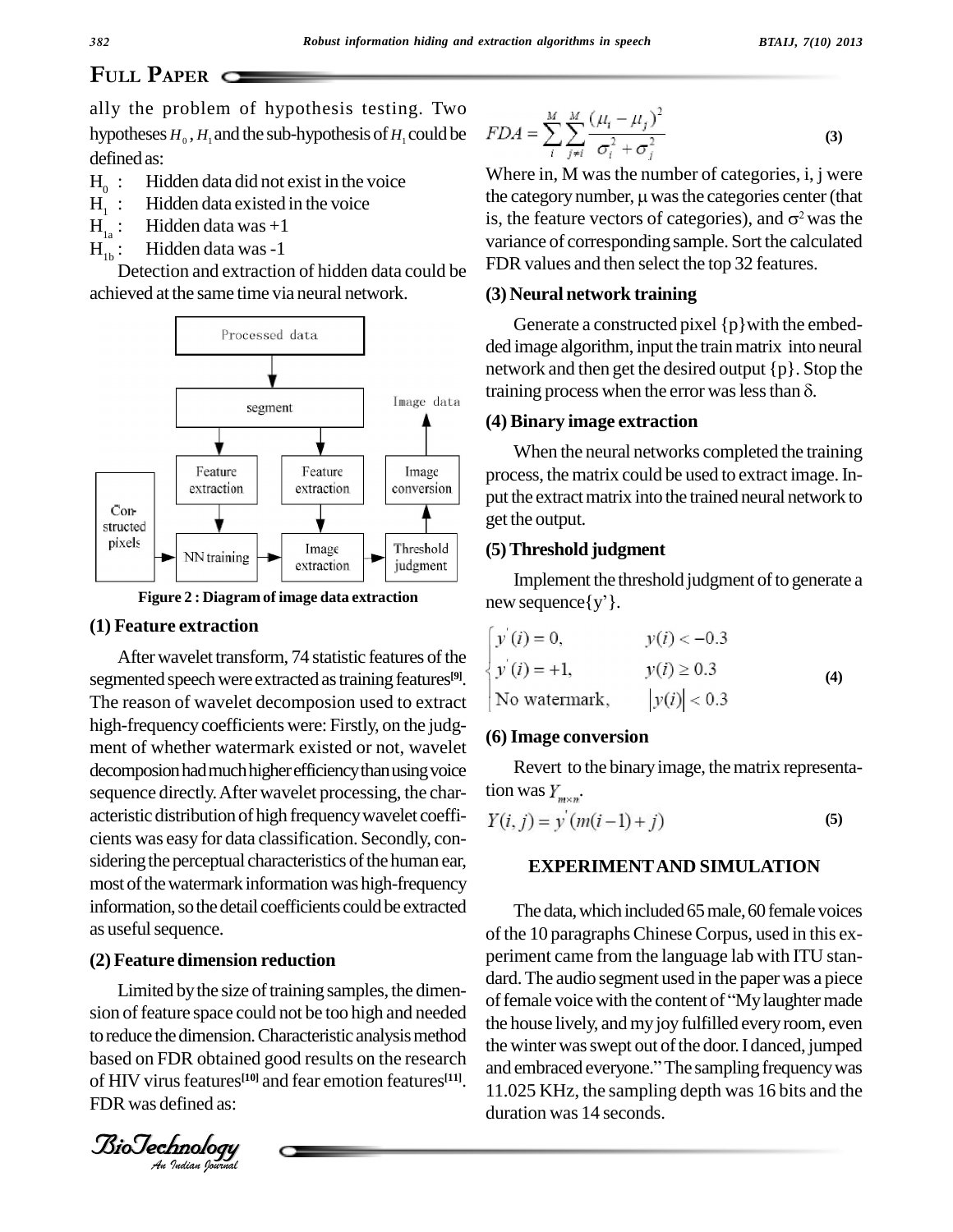To test the robustness of the algorithm, the attack strategy selected was from STEP2001, which included filtering attack, noise attack, sample attack, dynamic range compression attack and tensile attack.

PSO neural network had 32 nodes at input layer, 1 node at output layer and 16 neurons at hidden layer. Daubechies-4 wavelet was used for wavelet decom position.

To reflect the performance of the proposed algorithm, binary gray images with complex seal patterns was selected. Figure 3 is the test image and the size was 64x64.



**Figure 3 :Embedded speech data**

Taking Parity-6bit as an example, the performance of PSO neural network algorithm was validated by comparing with BP neural network and Elman neural network. Results showed that: It only took 1.95 seconds with 5 times for training of PSO neural network to meet the error threshold, while BP neural networks took 3.22 seconds with 11 times. Although Elman networks took only 0.42 second with zero training error, its number of hidden layers was 64. So compared with BP networks, PSO had faster speed in network convergence; and<br>
compared with Elman networks, although the perfor-<br>
mance of convergence wasn't better, the network struccompared with Elman networks, although the perfor ture was much more simple. Without special emphasis on convergence time, PSO network had the best over all performance.

The evaluation criterion was error rate.

$$
P_e = S_{err} / S_{all} \tag{6}
$$

Here, wasthe number of erroneous data points, was the total number of the data points.

## **Comparison of algorithmperformance under different attacks**

To test the robustness of the algorithm, the com paring methods included traditional autocorrelation decision algorithm based on matched filter and three neural network algorithms.

Five kinds of attacks were set as follows:

# **(1) Filter attack (A1)**

Filter attack was to extract hidden information by low-pass filtering the hidden signal through FIR filter. The experiment used a cutoff frequency of  $0.1 * fs / 2$ .

## **(2) Noise attack (A2)**

Noise attack simulation was achieved by embed ding white noise of a certain SNRinto hidden signal. Here the SNR was 40dB.

## **(3) Sampling attack (A3)**

Sampling attacks wasto down-sample the hidden signals twice and up-sample with the original frequency, then extract the secret information.

## **(4) Dynamic range compression attack (A4)**

Compressed the 16 bit sampling depth of hidden signals to 8bit.

## **(5) Tensile attack (A5)**

Stretched steganographic signals by -10% through extraction.

The results of 5 methods were shown as Figure 4. From the attack modes, the error rate of sampling and compression attacks waslower, while the interference of tensile attacks on the hidden data extraction was the largest. From the figure, the effect of autocorrelation method was worse and its error rate was higher than algorithms based on neural networks under different attacks. For the filter attack, the algorithm based on PSO-NN had the highest robustness. By comparing with the error rate of autocorrelation method, the neural network had the best performance under noise attacks and worst performance under tensile attacks.

## **Statistical results**

preces of speech with attacks, the statistical results was<br>shown in TABLE 1. From TABLE 1, three speech hid-*An*facing attacks especially under 40dB white noise at-The experiment compared the hiding effect of 100 pieces of speech with attacks, the statistical results was ing andextraction algorithms based onneural networks had better robustness than autocorrelation method when tacks, the error rate of autocorrelation method reached 43.8%, while the error rate of algorithms based on neural networks were less than 8%.Among the 3 algo-

*Indian Journal*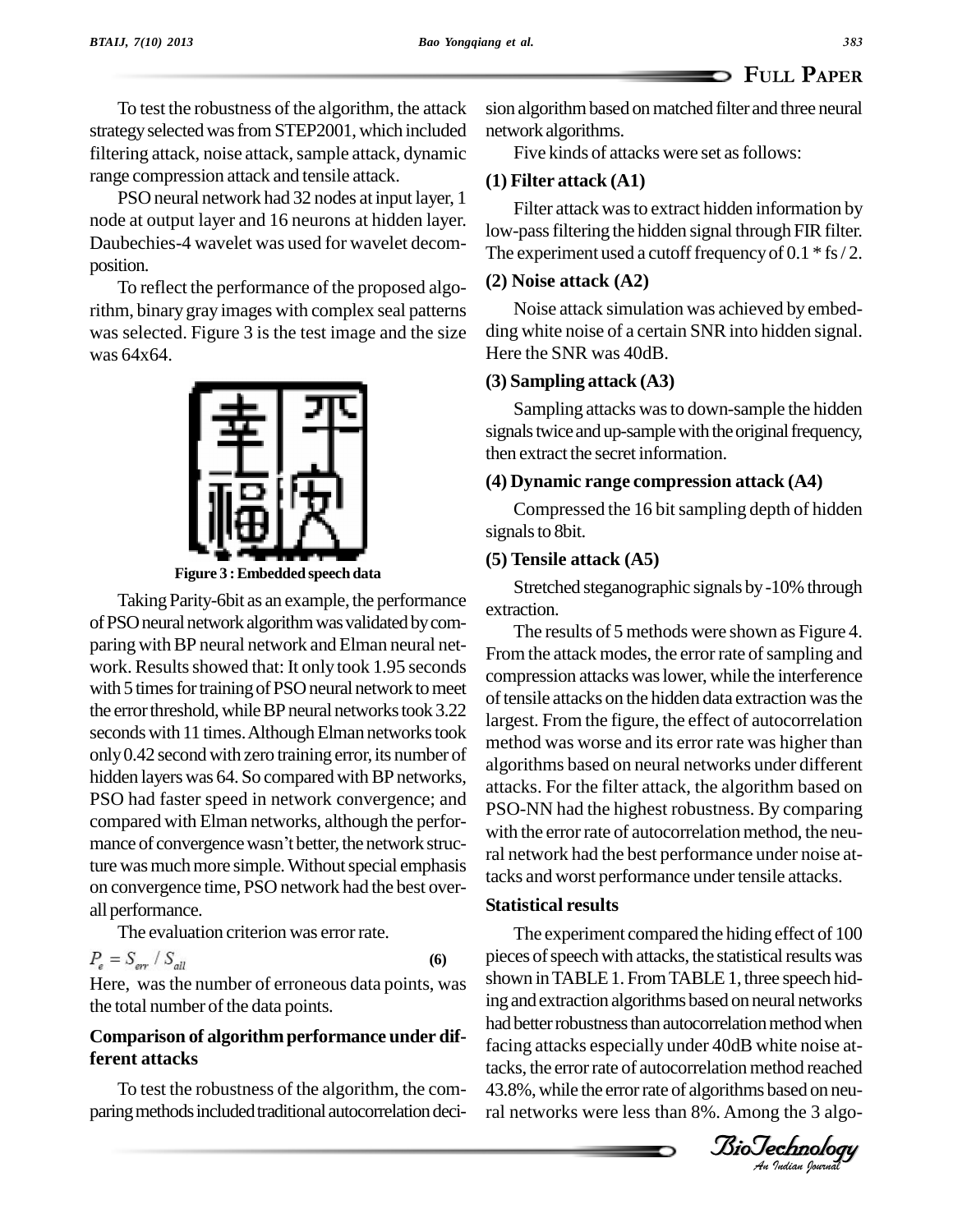# **PLILL PAPER** C

rithms based on neural networks, PSO-NN had the best performance with the error rate of  $5\%$  ~10%, which was lower than other 2 algorithms. However, the table also showed that under tensile attacks, all the 4 algorithms had poor performance and needed further im provement.



**TABLE1 :Comparisonofdecoding errorrateunderdifferent attacks**

| <b>Types</b> | Decoding methods $(\% )$ |       |              |            |
|--------------|--------------------------|-------|--------------|------------|
|              | Autocorr                 | BP    | <b>Elman</b> | <b>PSO</b> |
| Original     | 10.78                    | 4.46  | 5.64         | 1.59       |
| Filter       | 44.84                    | 6.89  | 5.85         | 0.62       |
| Sampling     | 17.71                    | 7.40  | 8.71         | 4.07       |
| Noise        | 43.81                    | 7.65  | 7.02         | 0.18       |
| Compression  | 21.13                    | 14.36 | 4.62         | 0.24       |
| Tensile      | 18.30                    | 26.82 | 21.45        | 22.66      |

# Performance comparison of pre-training and post**training**

In this paper, a speech hidden data extraction algorith paper, a spa<br>post-training<br>**Idea** at the enderstand<br>**Incology** method of post-training was used, that is, redundant att data was added at the encoder end while performed training and extracting at the receiver end. Another way

was to implement training while coding, and the receiver just input the received data into trained neural networks to get the hidden data. Considering the effects of transmission channel on data, Pre-training methods usually failed, so the decoding efficiency was often affected. Figure 5 was the performance comparison of two decoding methods. From the figure, the encoding error rate of post-training was 10% lower than that of pretraining.



**Figure 5 : Performance comparison of pre-training and posttraining**

#### **CONCLUSION**

**Autocorr BP Elman PSO** decodingalgorithmsbasedonneuralnetworks,andthen This paper had a research on the speech hiding and designed a speech data hiding and extraction algorithm based on PSO-NN. To improve the performance of anti-channel interference, the algorithm added redun dant data into the hidden data and then trained at the decoding end.The data features were optimized to im prove the efficiency of training and PSO-NN was used to improve the decoding efficiency. In the comparison experiment of BP neural networks, Elman neural networks and the autocorrelation algorithm, the proposed algorithm under different attacks like filter attack, noise attack, sampling attack and compression attack had the best robustness. However the improvements against tensile attack were less effective, which needed to be